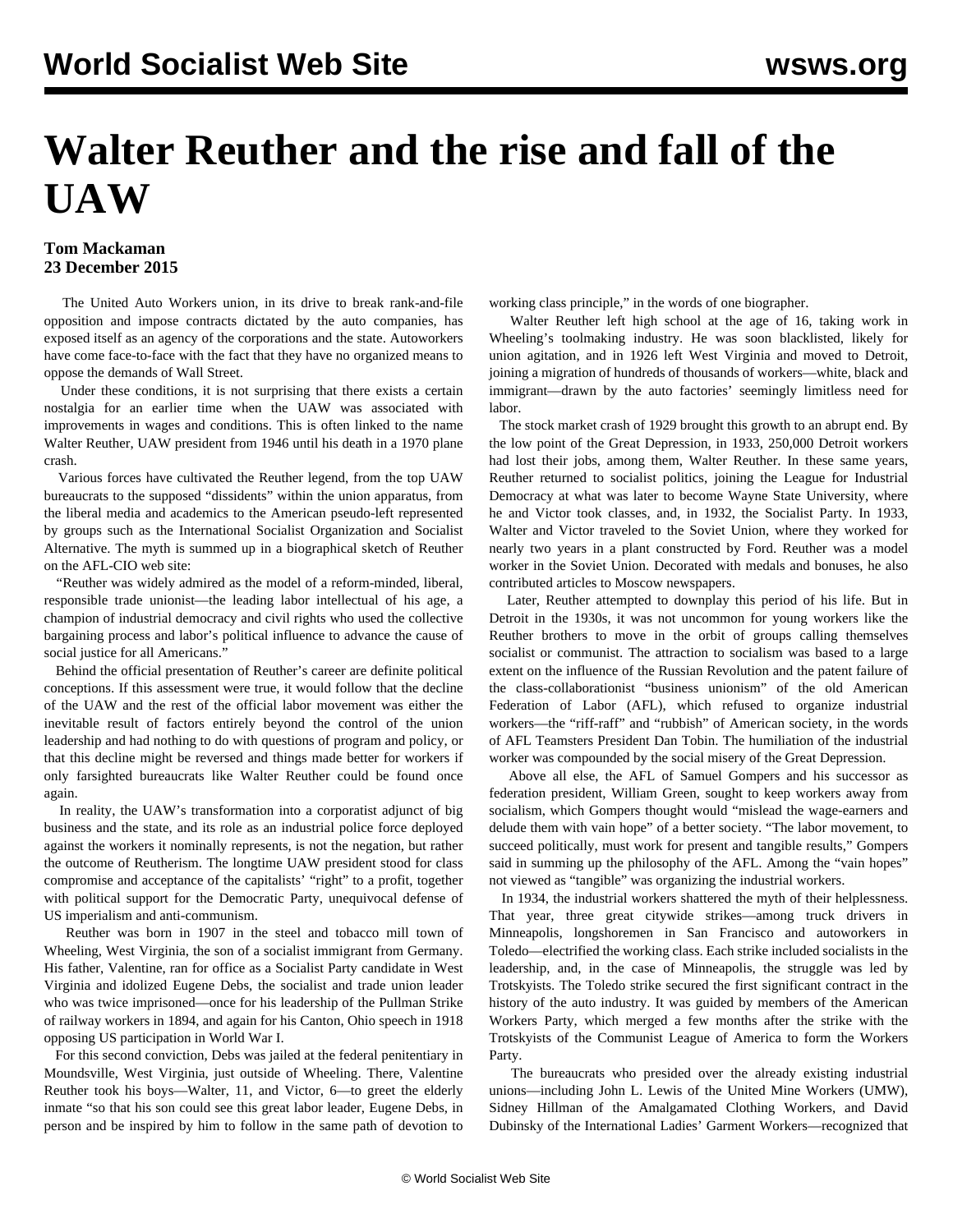the revolt of workers in basic industry would continue with or without the sanction of the AFL. They formed the Committee for Industrial Organization as a body within the AFL in late 1935 as a means of corralling the upsurge. But such was the AFL's opposition to organizing industrial workers that it condemned the CIO as "dual unionist" and expelled it from the House of Labor in September, 1936. The nascent UAW, with only a few thousand dues-paying members, followed the CIO out of the AFL.

 Meanwhile, the signs of a coming eruption in the auto plants mounted. In April 1935, Chevrolet transmission workers in Toledo walked out. The strike shut down production across the region and was soon followed by sympathy strikes at other Chevrolet plants involving some 35,000 workers. In the winter of 1935-1936, strikes—including "sit-down" factory occupations—swept through the tire industry in Akron, Ohio.

 At the second convention of the UAW, held in the spring of 1936 in South Bend, Indiana, delegates unanimously voted for the formation of a labor party and voted down a resolution to bar communists from the organization. A second resolution, refusing to endorse the Roosevelt administration, was reversed only at the last minute after John L. Lewis' lieutenant at the convention, Adolph Germer, assigned by the CIO to "keep the situation in hand," threatened to cut off all funding to the UAW.

 In the words of historian Art Preis, "[Y]oung militants of all radical tendencies, especially the Socialist Party (whose left wing then included the Trotskyists) and the Communist Party, played a most active and influential role at the convention." Among the radical delegates was Walter Reuther, who at first had been refused admittance because, as a blacklisted worker, he was hired under a false name into his west Detroit General Motors plant. Entering the South Bend convention an unknown, Reuther left it having won election to the UAW Executive Council.

 There were just a few delegates from the Flint area and they represented only 500 or so workers. But months later, it was in Flint, home to the world's largest corporation, General Motors, that the industrial workers took their next great step forward with the sit-down factory occupations of 1936-1937. The strike, one of the most important in American history, began spontaneously but soon found itself under the leadership of UAW radicals.

 Among the principal organizers were Kermit and Genora Johnson. Part of the left wing of the Socialist Party, they soon joined the Trotskyist movement. Genora Johnson played the leading role in organizing the Flint Women's Auxiliary, a development inspired by the 1934 Minneapolis Teamsters strike, to support the 44-day occupation. Another key organizer was Roy Reuther, Walter's youngest brother and also a member of the Socialist Party. Walter Reuther contributed to the victory by helping to bring 500 workers to Flint—one of many workers' caravans that came when Michigan Governor Frank Murphy, a Democrat and New Dealer, appeared ready to send in the state militia to evict the workers. The strike forced GM, the largest corporation in the world, to recognize the UAW as the bargaining agent of its workers.

 After Flint, factory occupations swept the country, including at Chrysler in Detroit. A strike wave brought nearly 2 million workers off the job in 1937. From September 1936 through June 1937, over 484,000 American workers participated in factory or workplace occupations. Of these, virtually all were in nonunionized industries or industries where unions had just emerged.

 The UAW grew from 30,000 members before Flint to roughly 500,000 within one year. Reuther's own Detroit West Side Local 174 grew from 100 to 30,000 members. The unions comprising the CIO (now renamed the Congress of Industrial Organizations) quickly reached a membership of 3.7 million, more than half of the 6.3 million organized American workers.

 These numbers underscore a critical point: the militant upsurge of the working class was not only outside of the AFL, but in opposition to it. The old union could not be reformed. It had to be driven out. AFL head William Green's attempt to co-opt the UAW resulted in his handpicked UAW president, Francis Dillon, being drummed out a year before Flint. Later, when UAW President Homer Martin tried to steer the UAW back into the AFL, he too was cast aside.

 The hostility was mutual. Green denounced the factory occupations as having "grave implications detrimental to labor's interests." The sitdowns challenged the class collaborationist outlook of the AFL by posing the question: Who would rule industry, the workers or the capitalists?

 The CIO fought for industrial organization, but its top officials also feared the rebellion. Like the AFL leaders, they could not simply install a favored bureaucrat in the presidency of the new union, as Lewis had done when he put his UMW lieutenant Phillip Murray in charge of the Steel Workers Organizing Committee in 1936. At that point, there was too much democracy within the UAW for such a heavy-handed maneuver.

 Lewis and Hillman had to find an ally in the UAW with a reputation as a militant and therefore a real base of support among the rank-and-file, who was nevertheless amenable to the overarching aim of the CIO: to subordinate the revolt of the industrial workers to Franklin Roosevelt and the Democratic Party. Reuther's audition came in 1938, when Lewis and Hillman "insisted he resign from the Socialist Party," in the words of historian Sidney Fine, and endorse Roosevelt ally Frank Murphy in his bid for re-election as governor of Michigan. Reuther obliged, but he presented his embrace of the Democratic Party in 1938, as he would in every subsequent election, as a practical and "realistic" expedient beneficial to the workers. He did not openly reject the formation of an independent labor party until the early 1950s.

 Reuther's elevation to the inner circle of the CIO coincided with the end of its great organizational gains. In 1937, with tacit support from Roosevelt, the corporations launched an anti-union counteroffensive in the midst of the "Roosevelt Recession" of 1937-1938—a recession within the Great Depression that saw unemployment rise to 19 percent and manufacturing output fall by 37 percent, back down to 1934 levels.

 The CIO's subordination to the Democratic Party had already led the industrial workers to an impasse. During its failed attempt to organize "Little Steel"—US Steel's lesser competitors—at least 15 workers were murdered in cold blood in Chicago and Ohio in the spring and summer of 1937. Simultaneously, Henry Ford's spies and thugs managed to stop the UAW organizing drive at the nation's second largest automaker. Reuther augmented his reputation by taking a beating at the hands of Ford's goons in the "Battle of the Overpass," which occurred on May 26, 1937 at Ford's River Rouge plant, where he and other UAW organizers were attempting to distribute union literature. Yet the organizing drive stalled. The CIO as a whole added only 400,000 members in the next two years.

 Leon Trotsky, analyzing the American developments from his final exile in Mexico City, warned as early as 1938 that the new unions had led themselves into a blind alley. He explained: "The working class stands before an alternative. Either the trade unions will be dissolved or they will join for political action."

 In 1940, Trotsky noted that the seeds of the destruction of the industrial unions were present at the CIO's birth. He wrote: "[T]he new 'leftist' trade union organization was no sooner founded than it fell into the steel embrace of the imperialist state. The struggle among the tops between the old federation and the new is reducible in large measure to the struggle for the sympathy and support of Roosevelt and his cabinet."

 There was a contradiction at the very birth of the industrial unions. Trotsky recognized in the emergence of the CIO "incontrovertible evidence of the revolutionary tendencies within the working masses." This was the basis of the CIO's success, such as it was. But in the absence of a political struggle on the basis of socialist policies, the industrial union movement would be captured by capitalist politics, defanged and ultimately defeated. The latter was the course taken by the UAW and the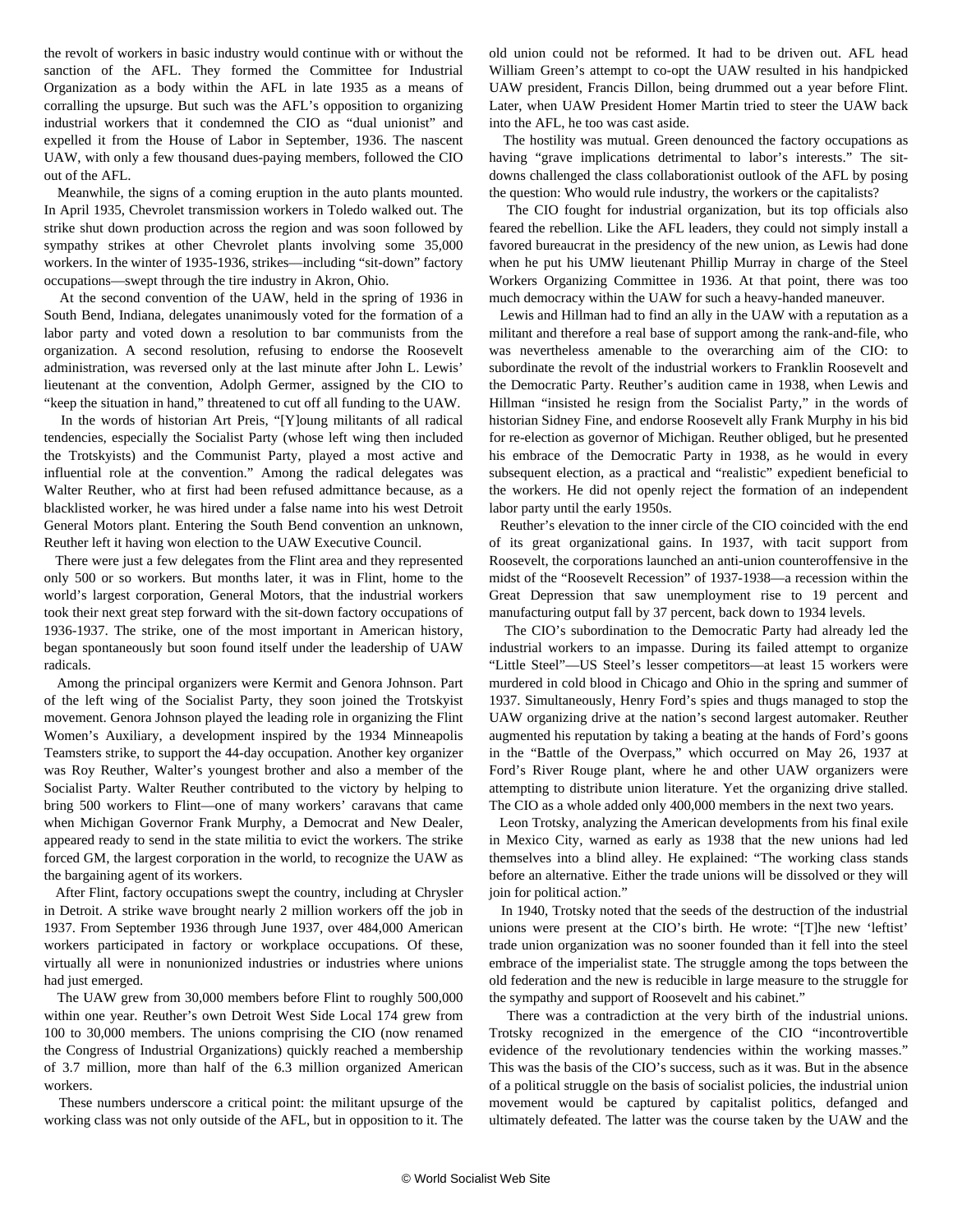## CIO.

 World War II reversed the CIO's fortunes, but only by drawing the UAW still further into "the steel embrace of the imperialist state." The CIO, like the AFL, imposed a no-strike pledge. In return, the Roosevelt administration created various tripartite commissions, inviting the bureaucrats into the antechambers of power, where they worked out agreements with corporate CEOs and state officials. The government moved to back the automatic dues checkoff system as a means of funding "responsible" trade union leaders. In this manner, organized labor grew rapidly.

 When it came to pro-war patriotism and class collaboration, no union official was outdone by Reuther. "England's battles, it used to be said, were won on the playing fields of Eton," he said in 1940. "America's can be won on the assembly lines of Detroit"—but only if workers could be kept off the picket lines. Reuther championed an industry-wide no-strike rule that guaranteed auto corporations windfall profits—and workers wage increases that never, in the course of the war, matched inflation. And he joined an array of tripartite union-company-government boards, serving on the Office of Production Management, the War Production Board, the War Manpower Commission and the Joint Labor-Management Production Committee.

 Working class hatred of Hitler and fascism allowed Reuther and the other union heads to hide the Roosevelt administration's real purpose in the war—to establish the supremacy of American capitalism over all rivals. But after the war, workers' pent-up grievances could no longer be held in check and the American working class erupted in the biggest strike wave in its history in 1945 and 1946.

 Many of the walkouts were "wildcats" carried out in defiance of the union leaders and their allies in the Stalinist Communist Party USA, whose task it was, on orders from Moscow, to do nothing to jeopardize the modus vivendi worked out between Stalin and Roosevelt during the anti-Hitler alliance.

 At that time, Reuther could, unlike union officials today, to some extent give vent to the class anger of autoworkers. Sensing the mood among the rank and file, he refashioned himself as a militant once more, taking leadership of the 113-day General Motors strike of 1945 and 1946, which secured a 30 percent pay increase, though he saw to it that Ford and Chrysler workers remained on the job.

 Reuther cleverly appropriated demands put forward by the Trotskyists, including the call for an automatic cost of living adjustment, the "escalator clause," and the demand for the automakers to open their books, although he proposed that government inspectors examine the books rather than the UAW itself, as demanded by militant autoworkers.

 In this way, Reuther outfoxed his remaining rivals for the leadership of the UAW, all of whom clung to the war-time no-strike pledge. He became president of the UAW in 1946, and by the end of 1947 had eliminated all serious contenders and positioned himself to become president of the CIO, an office he assumed after Philip Murray's death in 1952.

 Like the rest of the CIO bureaucrats, Reuther publicly condemned the anti-working class Taft-Hartley Act of 1947, which was passed over Democratic President Harry Truman's veto by a coalition of Republicans and Southern Democrats. Truman tacitly supported Taft-Hartley, and once it was on the books, he invoked it more than any other US president in history.

 Reuther called Truman "ineffective" and speculated that the CIO might finally move toward the formation of a labor party. Instead, he and the rest of the CIO redoubled their efforts to win influence within the Democratic Party, even scrapping the drive to organize workers in the South, Operation Dixie (1945-1953), for fear of upsetting the "New Deal coalition's" white supremacist southern wing. The South remained a bastion of low wages and the open (nonunion) shop, and, unsurprisingly, the first stop for US corporations as they shifted work away from the heavily unionized North.

 The CIO condemned Taft-Hartley as a "slave-labor bill," but Reuther embraced its attempt to make socialism illegal in the trade unions. The Labor Management Relations Act of 1947, as it is formally known, denied unions protection under existing labor law if any officer refused to sign an affidavit swearing that he or she was not a member of "any organization that believes in or teaches the overthrow of the United States Government." Reuther seized on this new lever to witch-hunt out of the union members of the Communist Party, who had lost much of their base of support among autoworkers due to their embrace of the no-strike pledge during the war. Also driven out or demonized were Trotskyists and other socialist-minded militants who had spearheaded the fight in Toledo and Flint.

 Reuther's purge of socialists was more than a tactical maneuver to strengthen his control. The red scare that began in the trade unions was the domestic corollary of American imperialism's drive for world mastery, announced in the form of the "Truman Doctrine," which proclaimed unlimited support for "free peoples," i.e., US-aligned military dictatorships such as the royalist government in Greece and the Syngman Rhee regime in South Korea.

 The CIO placed itself in the service of the US State Department and the CIA, taking on the task of providing American imperialism with a veneer of democratic legitimacy. Reuther was a founding member in 1947 of the liberal anti-communist Americans for Democratic Action. In 1949, he helped found the International Confederation of Free Trade Unions, which heralded the American trade unions' cooperation with the CIA in its bloody crimes across the Third World.

 In 1955, Reuther led the CIO back into federation with the AFL, signaling an end to union drives among the unorganized and accelerating a decline in the share of unionized workers that has continued ever since.

 Reuther went even further than the class collaboration imagined by Gompers. "Long before the Taft-Hartley Act required union leaders to sign non-communist affidavits, most communists had been displaced from positions of power," William H. Miernyk wrote in his 1962 *Trade Unions in the A ge of Affluence*. "Anti-union organizations continued to attack CIO leaders for their alleged radicalism, but the employers who dealt with them found them to be as pragmatic at the bargaining table as the leaders of the AFL. The new industrial unions were … in many cases more productivity-conscious than the employers [and] had no wish to eliminate profits."

 Walter Reuther's "Treaty of Detroit," the 1950 UAW contract with GM, summed up the outlook of Reuther and the UAW. GM agreed to increased wages and benefits. The UAW, now purged of the radicals and socialists who had spearheaded the struggles that established the union during the Great Depression, would not question corporate rule.

 In subsequent contracts negotiated in the 1950s and 1960s, the UAW secured gains for workers, including cost of living adjustments (COLA), Supplemental Unemployment Benefits and Annual Improvement Factors. Protections that provided a degree of security but have long since been eroded or terminated, making them alien to the experience of today's workers, COLA assured that wages would keep pace with inflation, SUB pay added a cushion for temporary layoffs, and the AIF guaranteed wage hikes when productivity increased.

 On a deeper level, the Treaty of Detroit was a major retreat by labor. "GM may have paid a billion for peace but it got a bargain," wrote *Fortune* magazine in 1950. "General Motors has regained control over … crucial management functions."

 It was the first UAW contract "that unmistakably accepts the existing distribution of income between wages and profits … throwing overboard all theories of wages as determined by political power and of profits as 'surplus value.'" The deal marked, according to economic historian Robert Collins, "a reorientation away from labor's previous commitment